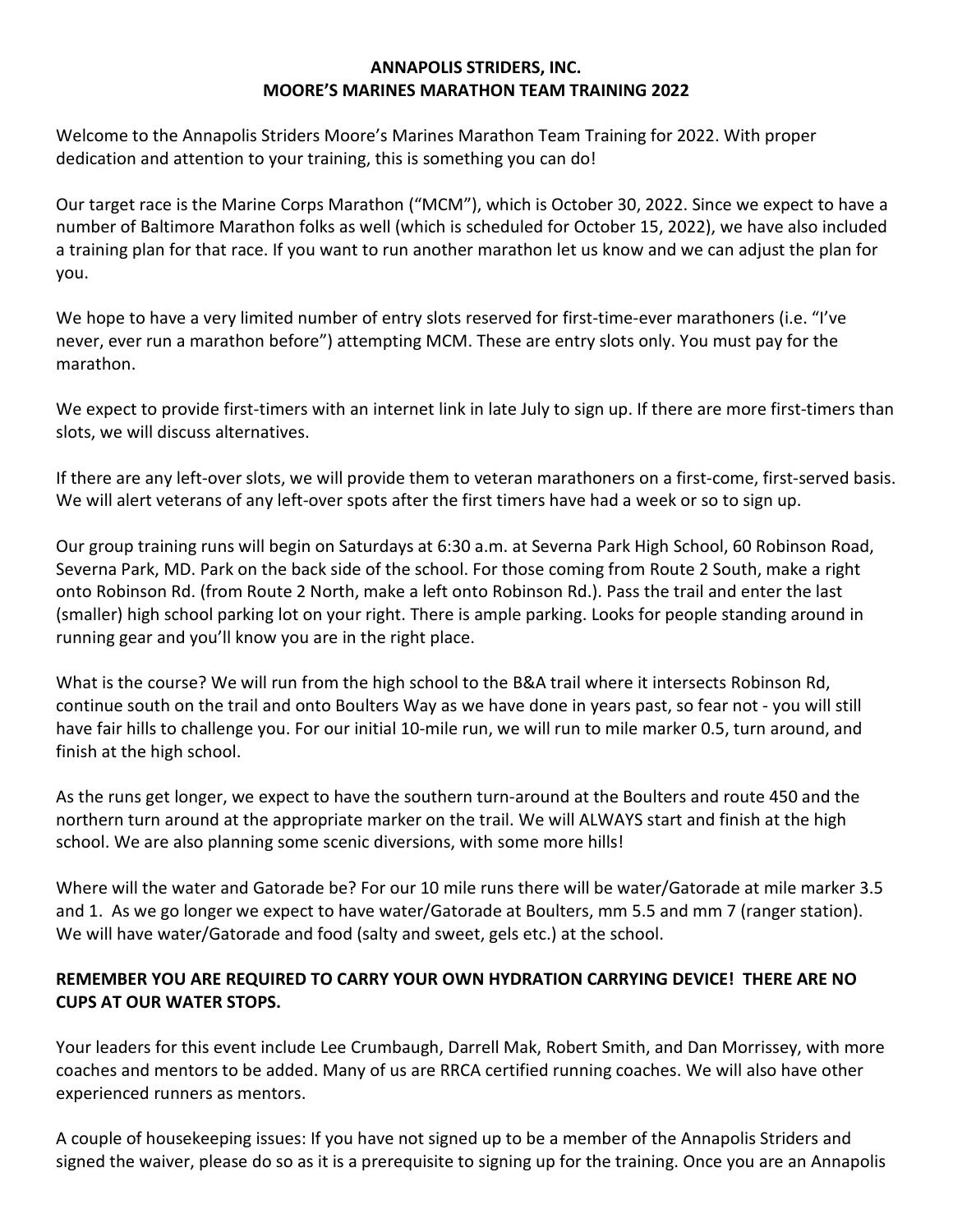Striders member, please sign up for the training program, there is a link on the Annapolisstriders.org web page under Training Programs. Remember, if you don't sign up, we do not know you exist and you will not receive any "graduation goodies."

Please do not wear headphones. You should be listening to your own body and, besides, it's dangerous on a group run as we will be communicating with you.

Although this is a **low-key** training class and it is not necessary that you run with the group every Saturday, if you do run with the group, we will have to you sign out when you start your run and sign in when you are back so we know all are accounted for from the run and your coaches can go home!

We will supply water at the start and on the course. As the runs get longer, we will supply Gatorade, too and try to have water every few miles; however, **please plan on carrying your own water/gatorade/gin & tonic, gel, etc…** Ultimately it is you who will understand your hydration needs a lot better than anyone else and there is a certain pride and independence that comes with being a self-contained running unit. Also, even at the best races the water and gel may not be there as advertised so it is best to learn now in training your nutrition needs. There are also water fountains on the trail.

As for personal bathroom issues, although it goes without saying, the rangers have asked us to remind folks not to "go" on the trail. There are businesses available, (Rite Aid! McDonalds!), and the ranger station at Earleigh Heights when we get up into the longer runs is open and air conditioned!

At this time, as a group we will only be doing the Saturday runs. The training programs for the week and Sunday are on your own. You should, at a minimum, run at least 3-4 times a week, but there is no need to make running the only focus of your life. With the proper training, you can run 26.2 miles. We will provide plenty of "motivation" and hard-won running "tips" from what to wear to what pace to run, but ultimately your success depends on one person: **YOU!**

Now, on to the training. The training programs ramp up mileage quickly. **It is expected that you can already run 10 miles and have a base weekly mileage of at least 25 miles.** If you cannot, the Striders offer other training classes to help you reach 10 miles, such as this summer's Annapolis 10-mile training.

We have one generalized training plan: the novice/beginner level. If you have run a marathon before and want specific advice to get faster or finish stronger, let us know. Whatever you do, listen to your own body. We are all an experiment of one. If it says to run a lesser distance, listen to it. If it wants to push a little, go for it. If you want to run further, give it a try, but **do not go above 10% of the distance you have run the week before**. Even when following this rule, strains of the knees, shins, etc are part of the running experience, and your instructors have had them all. Ask any veteran about their injuries and they will regale you with their tales of woe. You might even learn something.

For the training plan, the following definitions apply:

**Pace:** All of your runs, except for specific "speedwork," will be at aerobic capacity, which is 80% effort. This may be slower than you are used to running. Why do we do this? We are trying to build up your aerobic engine to get your body used to the demands of a 45-mile week.

**If you want us to determine your aerobic pace, let us know and we will calculate it based on your recent race finishes.**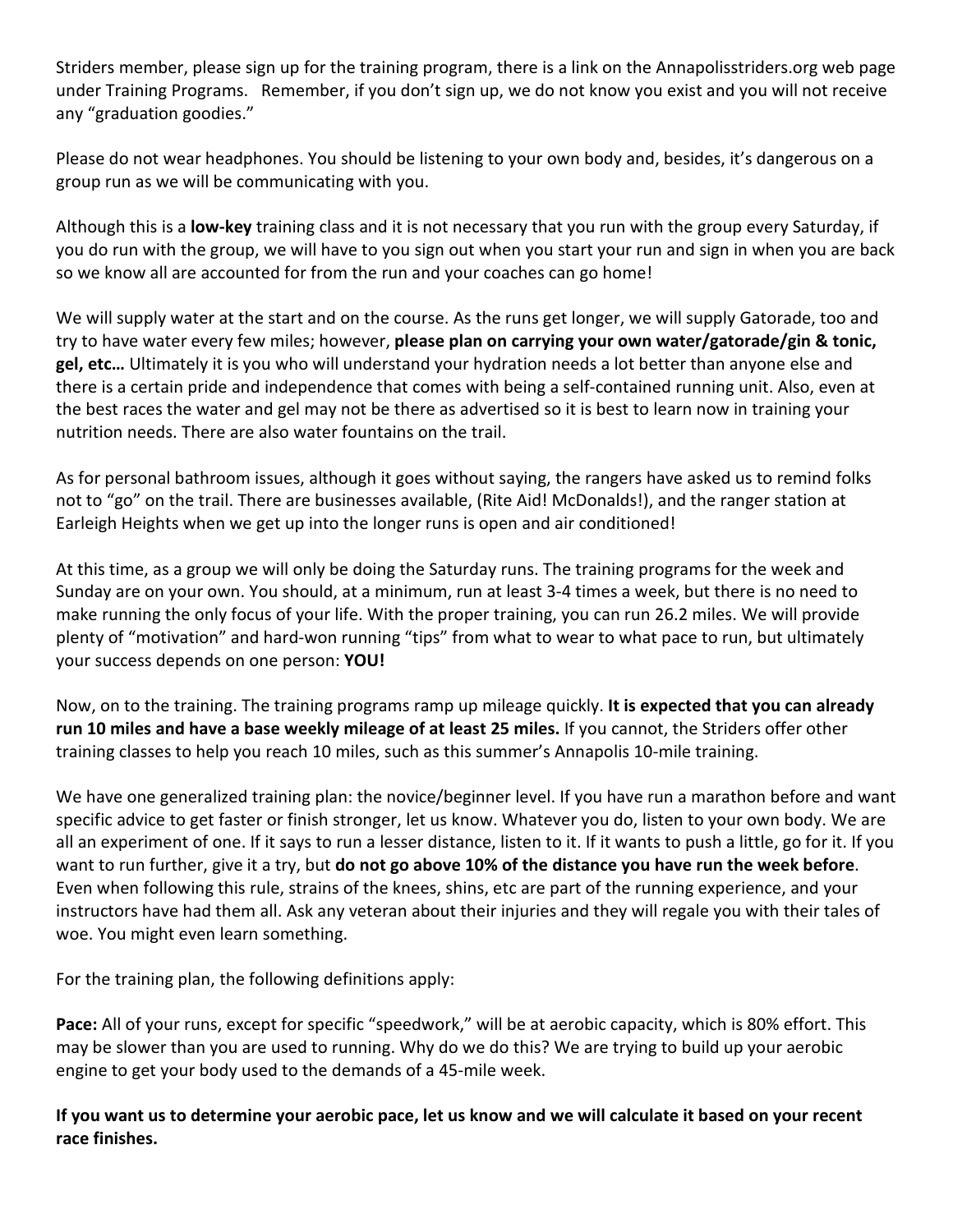During the runs, you will ultimately run with a group of persons who are running your pace. There is no need to race our training runs, as the Saturday runs should be at a conversational pace. You should be able to hold a conversation. If you can't do that, you're running too fast. (For those wearing heart rate monitors, your target zone should be between 65 and 75 percent of your maximum heart rate.) Your instructors, and other experienced Striders, will be running with you giving you "on the job" tips, but you will set your own pace with our gentle guidance.

**Distance:** We will run our long-distance Saturday runs from 10 to 20/22 miles. Don't worry about running precisely those distances, but you should come close. Sometimes it is easier just to run for time; i.e. sometimes you only have an hour to see how far you can go.

**Rest:** Rest is as important a part of your training as the runs. You will be able to run the long runs on the weekend better--and limit your risk of injury--if you rest before, and rest after. Feel free to cross-train (bike, swim, rake the yard), but if you need to take it easy, do so. Take the family for a hike instead. Remember, the goal is the Baltimore or MCM Marathon, not the Wednesday speed workout with your competitive running friends.

**Warming up:** We suggest that before every run, you do some light stretching and take the first mile or so at a conservative pace. After 10 minutes of running, your body will tell you what the running day will bring. If you plan on doing speed work, warm up for at least 15 minutes with light jogging/running.

**SATURDAY Long Runs:** We begin our runs PROMPTLY at 6:30 am (to avoid the worst of the heat) and will start as a group. After a mile or so, you will gradually fall in with the appropriate pace. The Long Runs are the key to this course, and your running future. You will run the long run at about 1 to 1 ½ minutes of your goal place. For example, if you expect to run an 8:30 per mile average in the race, run at between 9:30 and 10:00 per mile. 80-85% of your running will be at this pace and we expect to have folks who will be training at all paces.

We will progressively increase the distance each weekend. Over the course, your longest run will increase from 10 to 20-22 miles. Don't worry about making the final jump from 20-22 miles in practice to 26.2 miles in the race. Inspiration, the crowds, and the need to get back to your car, will carry you to the finish line, particularly if you follow the taper that is built into the training plan.

After each long run your instructors will be at SPHS to answer questions or address issues that you learned about during your run.

**Walking:** Our plan does not specify walking breaks, but feel free to walk during your running workouts any time you feel tired or need to shift gears. Sometimes a minute or two of walking can help you cool down and figure out what you need to do to get back home. And some runners use a Jeff Galloway run-walk-run program instead of running every step, which is OK to use if you want to research what this is and try it.

**Racing:** During the course of your training, you may want to run a 5K to half marathon, but you should not "race" it all out. You will be able to use your times to predict your finishing time in the marathon, and what pace to run that race. The training plan inserts a few races into our schedule.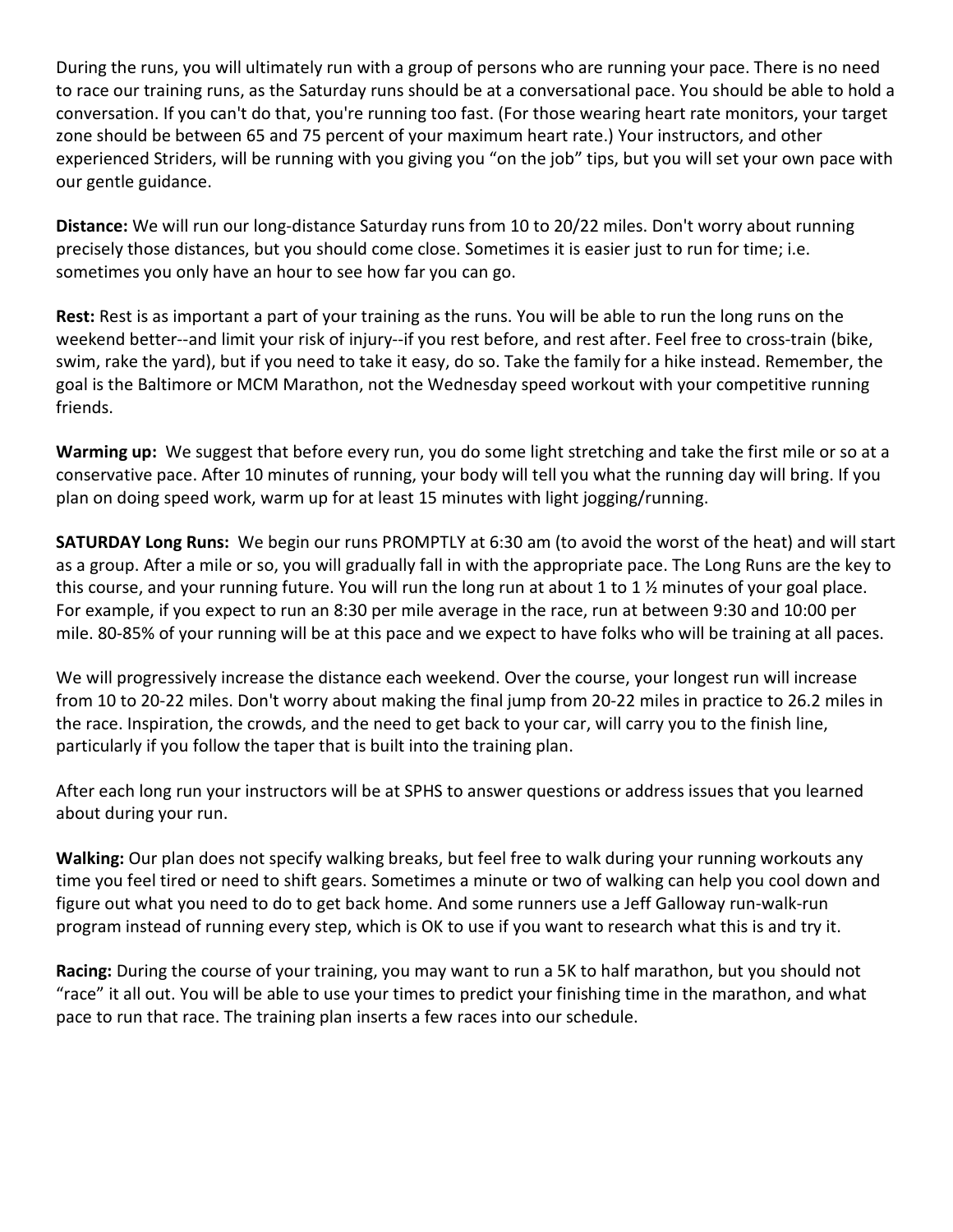**UPDATES/HANDOUTS: We will have updates via e-mail each week on our progress, and running tips will be provided. We will also have handouts on running issues, such as hydration and heat/humidity. There will also be experienced marathoners, of all speed levels, running with us. Ask them questions, as they would love to share their insights with you.**

You can always contact us with "issues" or training concerns at the following e-mail: [vp\\_training@annapolisstriders.org](mailto:vp_training@annapolisstriders.org)

Caveat: If you ask a good question that others may learn from, we may answer it with a mass e-mail to the group.

# **GOOD LUCK IN YOUR TRAINING! AND REMEMBER: IF YOUR DESIRE AND DEDICATION REMAIN STRONG, YOU CAN DO IT, TOO**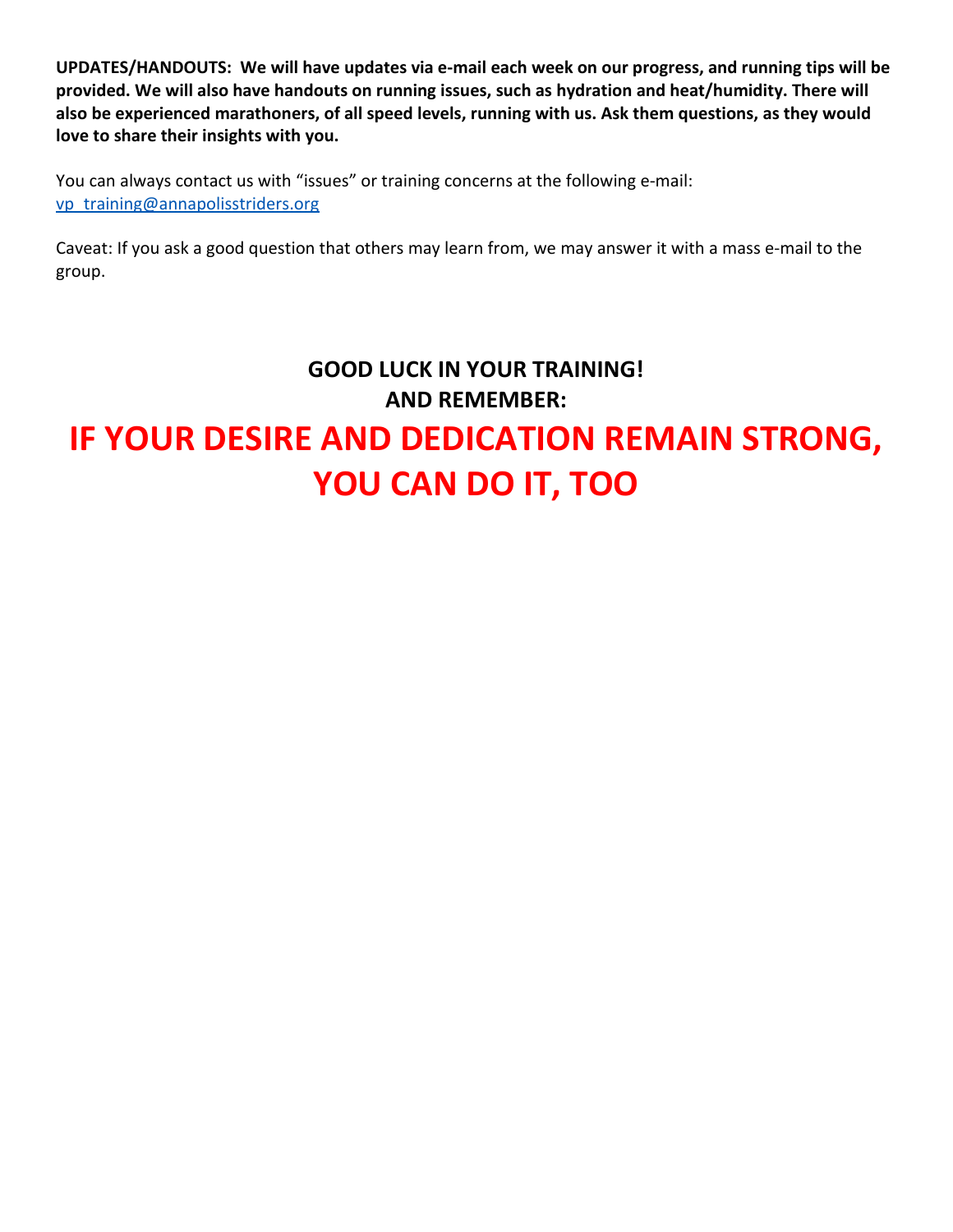# **ANNAPOLIS STRIDERS, INC. 2022 MOORE'S MARINES MARINE CORPS MARATHON TRAINING SUBJECT TO MODIFICATION!**

| TAKE EACH RUN DAY BY DAY AND YOU WILL REACH YOUR GOAL! |  |
|--------------------------------------------------------|--|
|--------------------------------------------------------|--|

|                | <b>WEEK</b> | Mon             | <b>Tue</b>     | Wed            | Thu            | Fri  | Sat             | Sun            | <b>Note</b>                          |
|----------------|-------------|-----------------|----------------|----------------|----------------|------|-----------------|----------------|--------------------------------------|
| 1              | 6/27/2022   | CT <sup>1</sup> | 4              | 5              | 4              | Rest | 10              | 3 <sup>2</sup> |                                      |
| $\overline{2}$ | 7/4/2022    | <b>CT</b>       | 5              | 7              | 5              | Rest | 12              | 3              |                                      |
| 3              | 7/11/2022   | <b>CT</b>       | $\overline{4}$ | $\mathsf R$    | $\overline{4}$ | Rest | 14              | $\overline{4}$ | John Wall Mile on 7/16 <sup>3</sup>  |
| $\overline{4}$ | 7/18/2022   | <b>CT</b>       | $5-6$          | 7              | 6              | Rest | 16              | 4              | Endless Summer on 7/23 <sup>3</sup>  |
| 5              | 7/25/2022   | <b>CT</b>       | $5-6$          | $\overline{7}$ | 6              | Rest | 14              | 4              | Dog Days 8K on 8/7 <sup>3</sup>      |
| 6              | 8/1/2022    | <b>CT</b>       | $5-6$          | 7              | 6              | Rest | 16              | 5              |                                      |
| 7              | 8/8/2022    | <b>CT</b>       | $5-6$          | 7              | 6              | Rest | 16              | 5              |                                      |
| 8              | 8/15/2022   | <b>CT</b>       | 4              | 7              | 4              | Rest | 18              | 4              |                                      |
| 9              | 8/22/2022   | <b>CT</b>       | $\overline{4}$ | $\mathsf R$    | $\overline{4}$ | Rest | 20 <sup>4</sup> | $\overline{4}$ | Annapolis 10 Mile on 8/283           |
| 10             | 8/29/2022   | <b>CT</b>       | $4 - 5$        | $6-8$          | $4 - 5$        | Rest | $12 - 14$       | 4              |                                      |
| 11             | 9/5/2022    | <b>CT</b>       | 5              | $\overline{7}$ | 5              | Rest | 16-18           | $\overline{4}$ |                                      |
| 12             | 9/12/2022   | <b>CT</b>       | 4              | 6              | 4              | Rest | 20 <sup>5</sup> | 4              |                                      |
| 13             | 9/19/2022   | <b>CT</b>       | $4 - 5$        | $\overline{7}$ | $4 - 5$        | Rest | 14              | $\overline{4}$ |                                      |
| 14             | 9/26/2022   | <b>CT</b>       | $5-6$          | $6-8$          | $4 - 5$        | Rest | 16              | 4              | Metric Marathon on 10/2 <sup>6</sup> |
| 15             | 10/3/2022   | <b>CT</b>       | 7              | ${\sf R}$      | $3 - 4$        | Rest | $20 - 22$       | 3              |                                      |
| 16             | 10/10/2022  | <b>CT</b>       | 6              | 8              | 6              | Rest | 14              | 4              |                                      |
| 17             | 10/17/2022  | <b>CT</b>       | 7              | $\mathsf R$    | 5              | Rest | 8               | $\overline{4}$ |                                      |
| 18             | 10/24/2022  | <b>CT</b>       | $5-6$          | ${\sf R}$      | $1 - 2$        | Rest | R               | 26.2           | MCM on 10/30                         |

#### DISCLAIMER

This generalized training schedule and exercise program is not to be interpreted as recommendations for a specific treatment plan or course of action. Exercise is not without its risks, and this or any other exercise program may result in injury. To reduce the risk of injury, before beginning this or any exercise program, please consult a healthcare provider for appropriate exercise prescription and safety precautions. The training schedule and exercise program presented are in no way intended as a substitute for medical consultation. As with any exercise program, if at any point during your workout you begin to feel faint, ill, dizzy, or have physical discomfort, you should stop immediately and consult a healthcare provider. The participants in this generalized training schedule and exercise assume all risks associated with involvement in this generalized training schedule and exercise program. The Annapolis Striders, Inc., the Road Runners Club of America, and its agents and representatives, disclaim any and all liability from and in connection with this generalized training schedule and exercise program.

#### *Notes:*

*<sup>1</sup> CT= Cross Train*

 $^2$  Sunday runs are very important. They teach you to run on tired legs.<br><sup>3</sup> Some coaches will be attending some of the listed races, either to participate or volunteer. Details will be given regarding these *dates as they approach. In particular, all coaches are involved in the A-10 (volunteering/running/both). It is highly recommended you do the same! If you do run the A-10, we suggest you do 8-10 on Saturday and take it easy during the A-10.*

*<sup>4</sup> These next five weeks are very important. It is the core of the training. Get through these weeks and you will finish 26.2. We promise!*

<sup>5</sup> You will be very tired here. Hang on, you're almost there.<br><sup>6</sup> Consider running the Metric Marathon as training run on Sunday. It is 16.3 miles, and the hills will slow you down, you can add *miles before or after the race.*